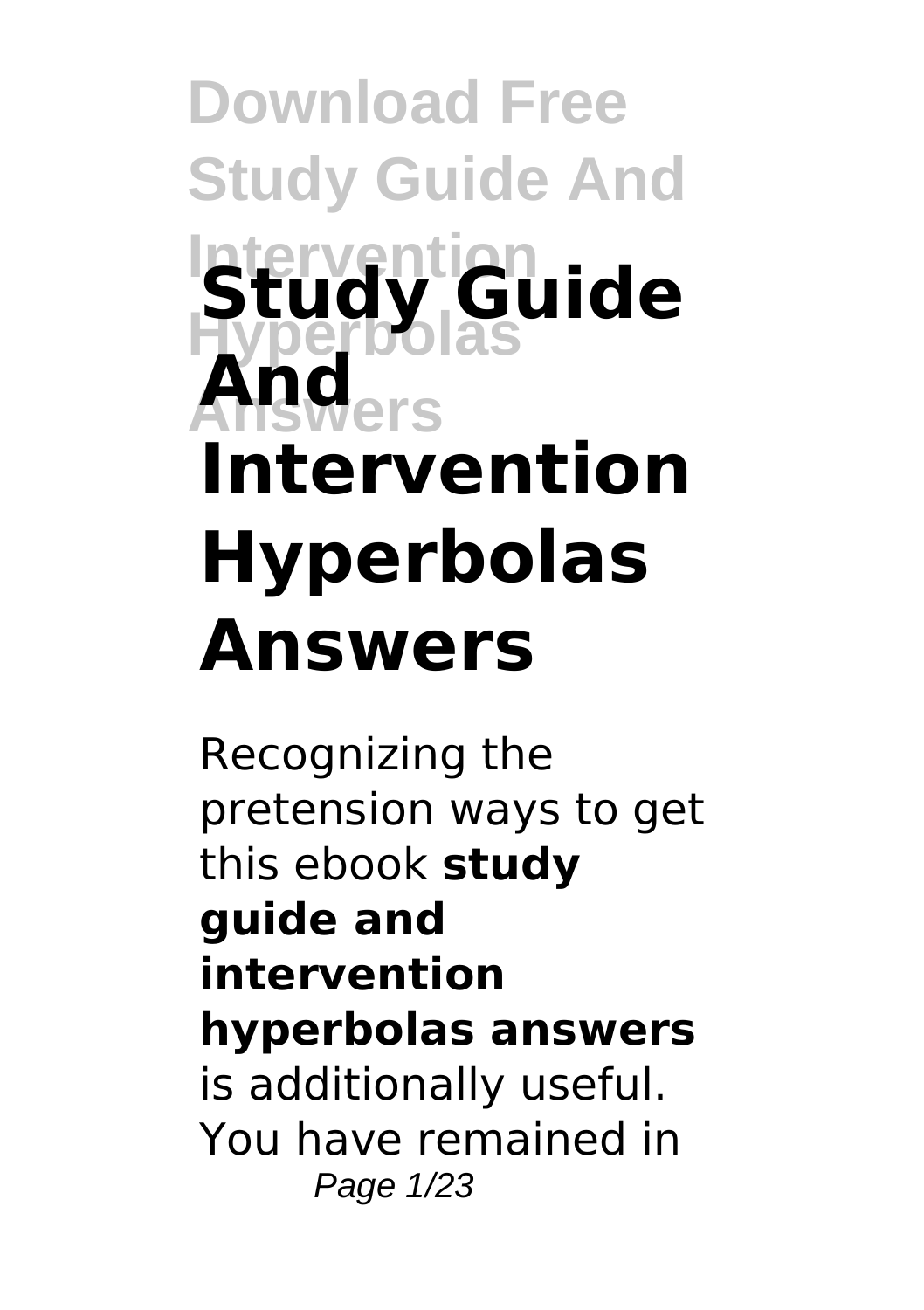**Download Free Study Guide And** *Indht site to begin* **Hyperbolas** getting this info. **Answers** and intervention acquire the study guide hyperbolas answers link that we present here and check out the link.

You could purchase lead study guide and intervention hyperbolas answers or get it as soon as feasible. You could speedily download this study guide and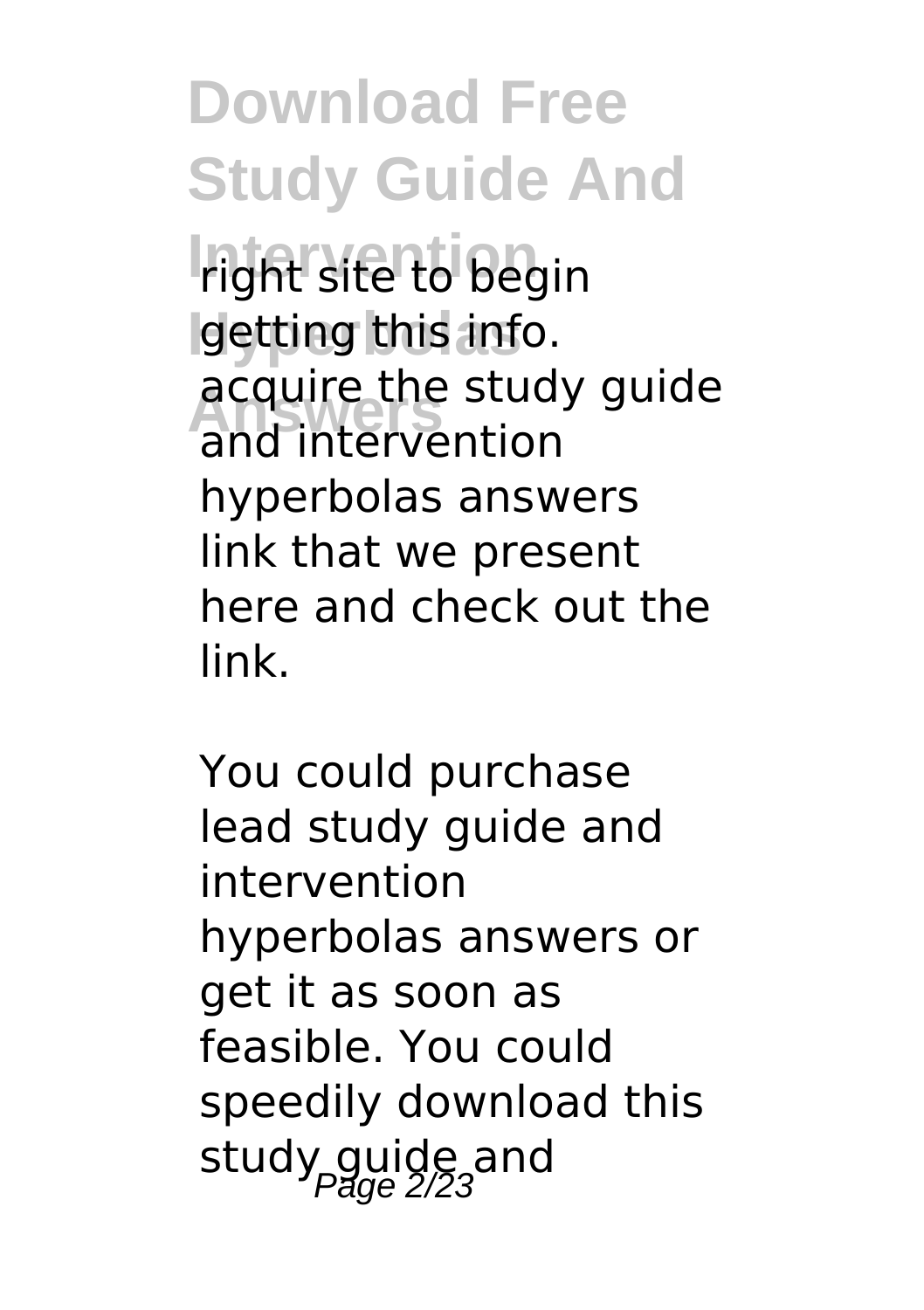**Download Free Study Guide And Intervention** intervention **Hyperbolas** hyperbolas answers **Answers** with you require the after getting deal. So, book swiftly, you can straight get it. It's therefore extremely simple and suitably fats, isn't it? You have to favor to in this space

As of this writing, Gutenberg has over 57,000 free ebooks on offer. They are available for download in EPUB and MOBI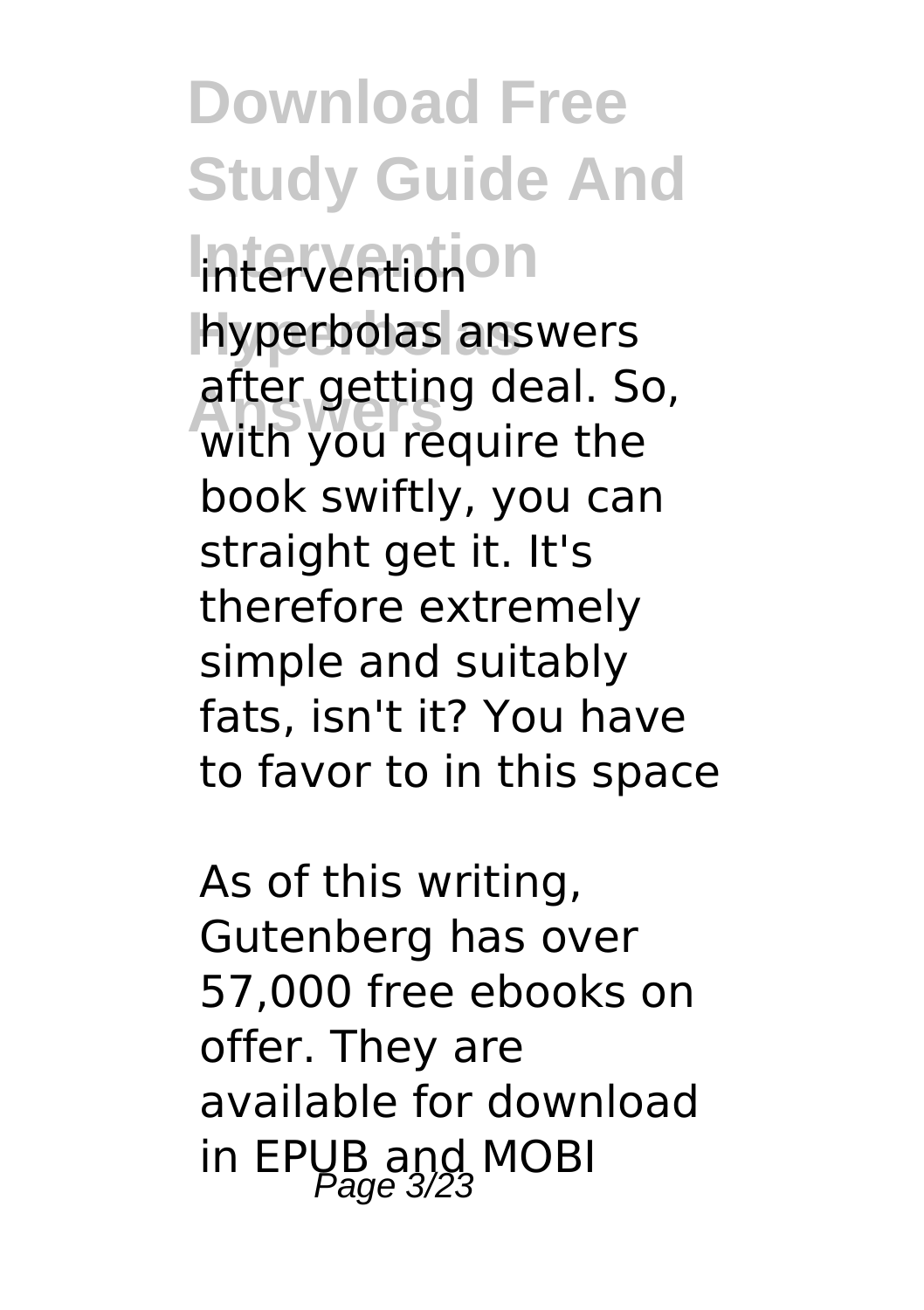**Download Free Study Guide And** formats (some are only **Hyperbolas** available in one of the **Answers** read online in HTML two), and they can be format.

## **Study Guide And Intervention Hyperbolas**

Draw a rectangle with dimensions 2a and 2b and center (h, k). If the hyperbola opens left and right, the vertices are  $(h - a, k)$  and  $(h +$ a, k). If the hyperbola opens up and down,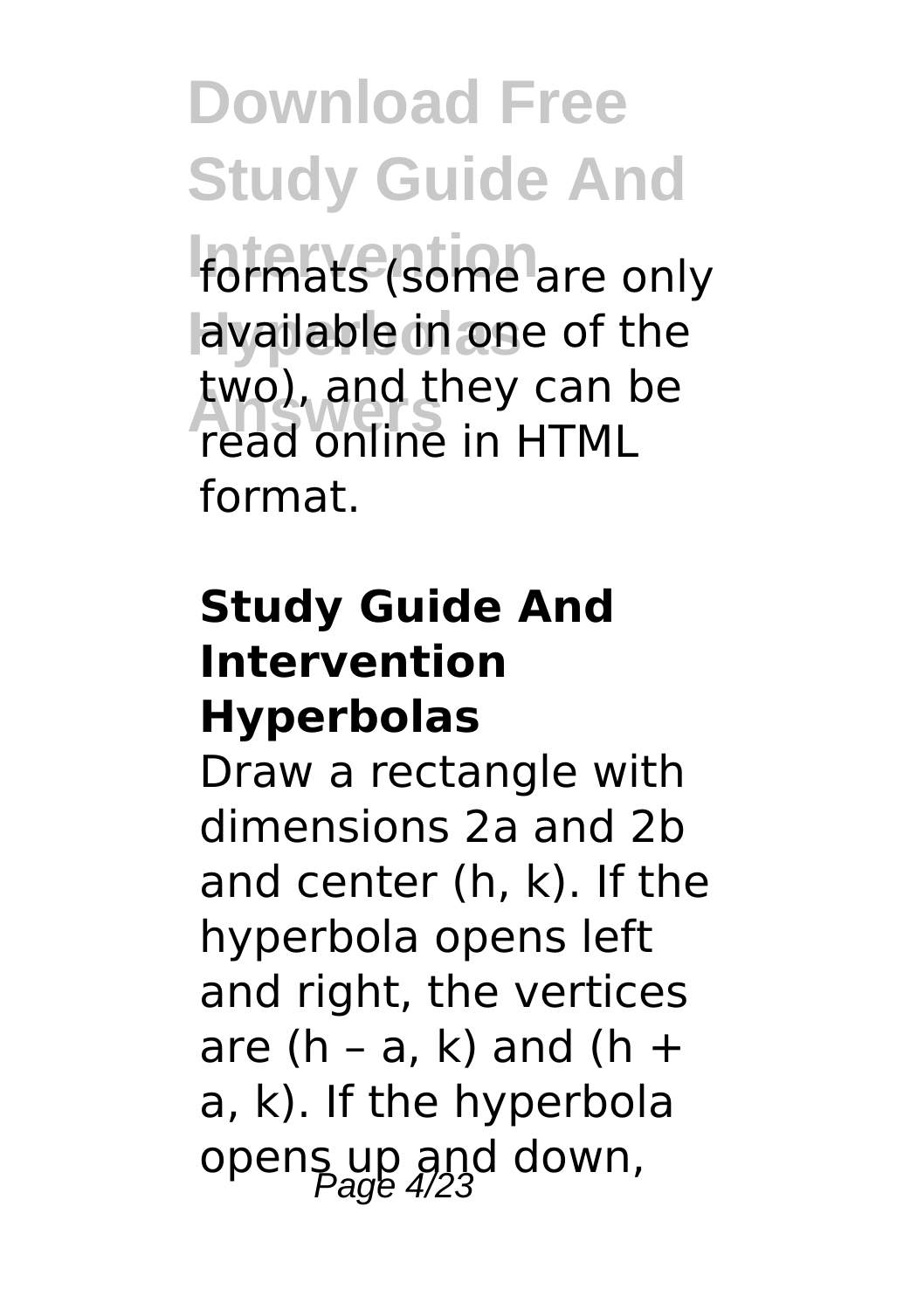**Download Free Study Guide And** the vertices are... **Hyperbolas Answers Intervention - SG 9.5 9-5 Study Guide and - Google Docs** Analyze and Graph Hyperbolas A hyperbola is the locus of all points in a plane such that the difference of their distances from two foci is constant. The standard form of the equation of a hyperbola is − (x - h)2 a 2 -  $(y - k)/2$  – b = 1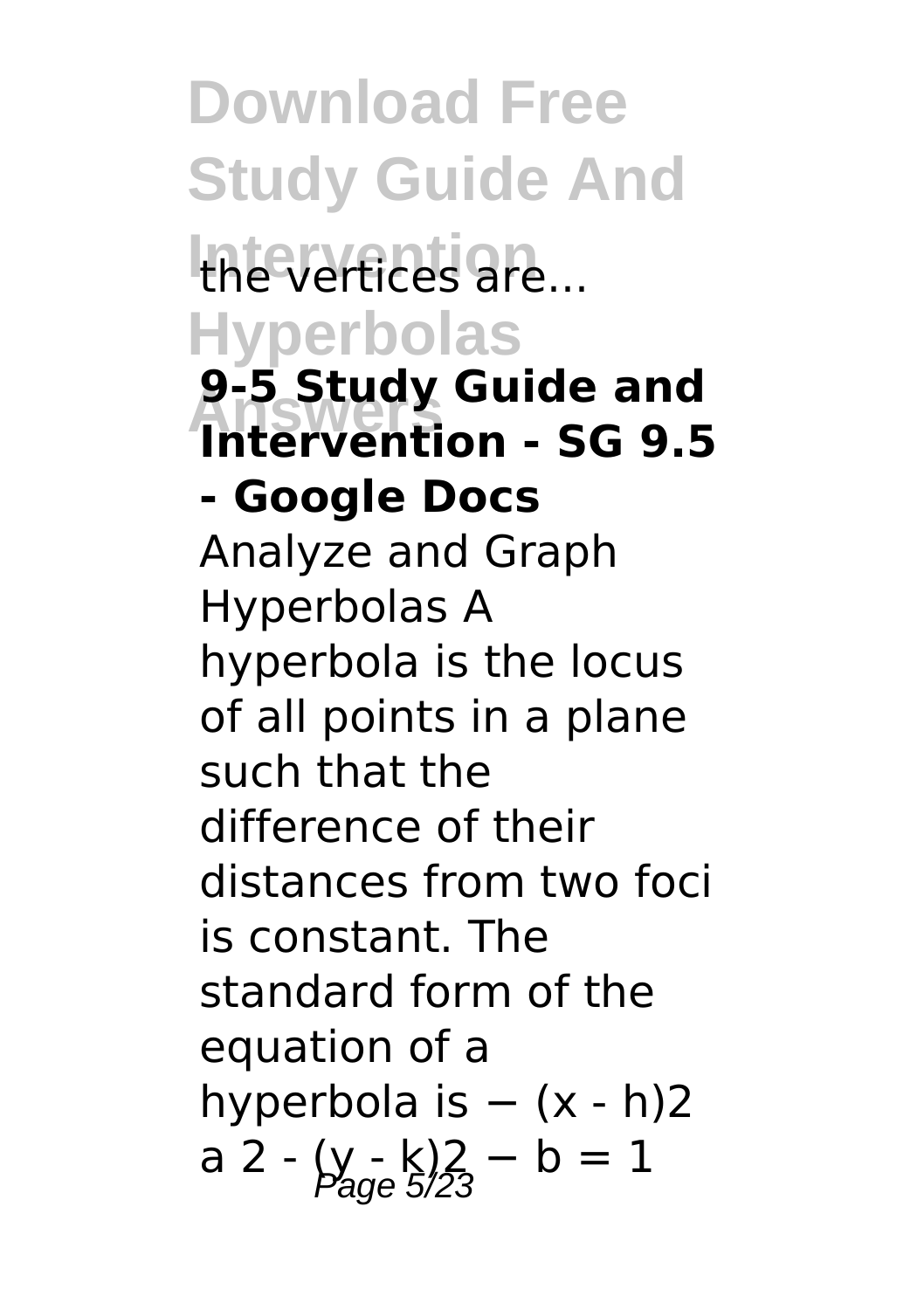**Download Free Study Guide And** when the transverse **Hyperbolas** axis is horizontal, and (y-k)2 − a2 - − (x-h2)<br>h2 = 1 when the  $b2 \equiv 1$  when the transverse axis is vertical. In both

## **NAME DATE PERIOD 7-3 Study Guide and Intervention**

publication study guide and intervention hyperbolas can be one of the options to accompany you in imitation of having further time. It will not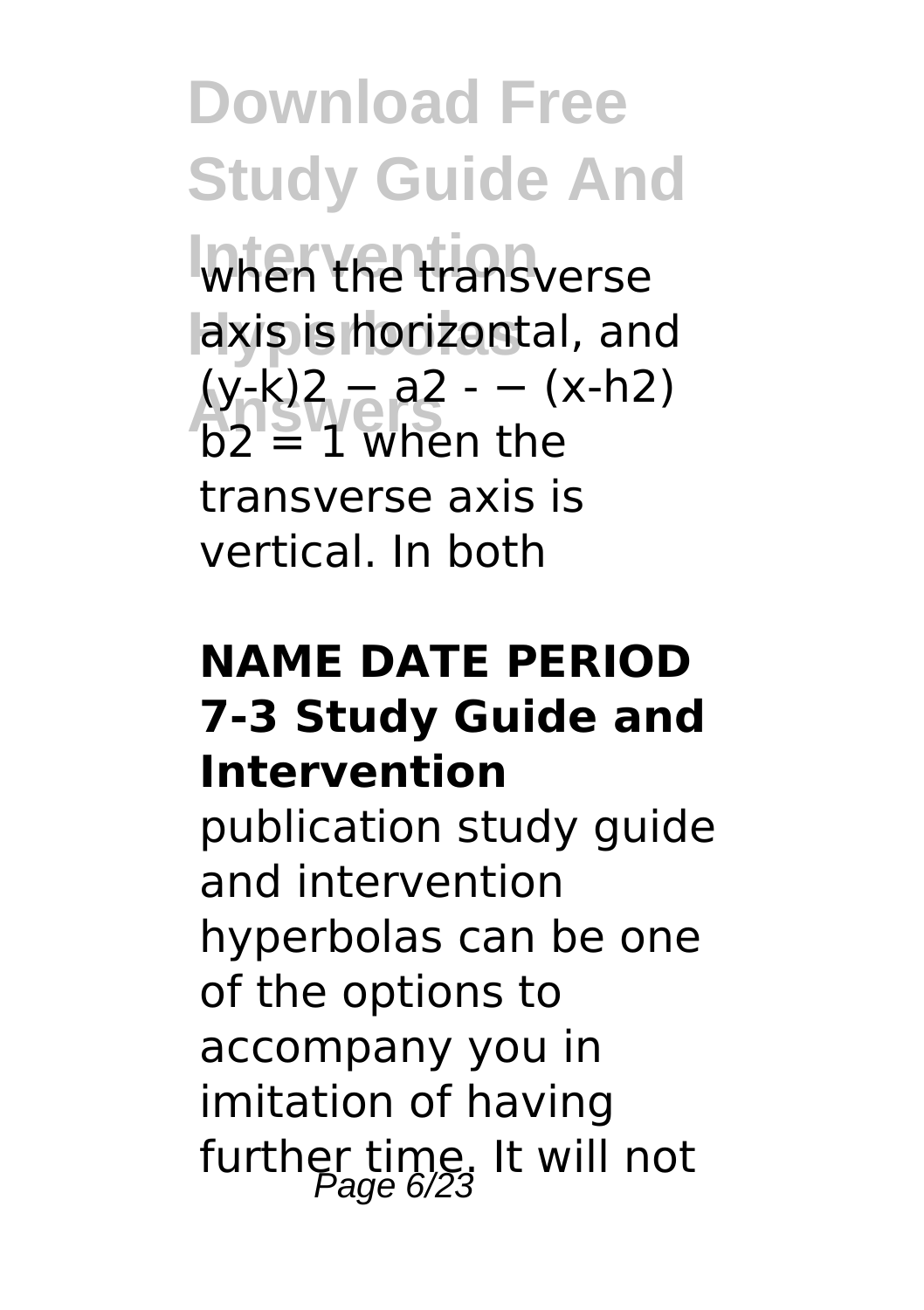**Download Free Study Guide And Intervention** waste your time. **Hyperbolas** receive me, the e-book **Answers** you new situation to will categorically sky read. Just invest tiny times to gain access to this on-line broadcast study guide and intervention hyperbolas as well as evaluation them wherever you are now.

**Study Guide And Intervention Hyperbolas** 7-3 Study Guide and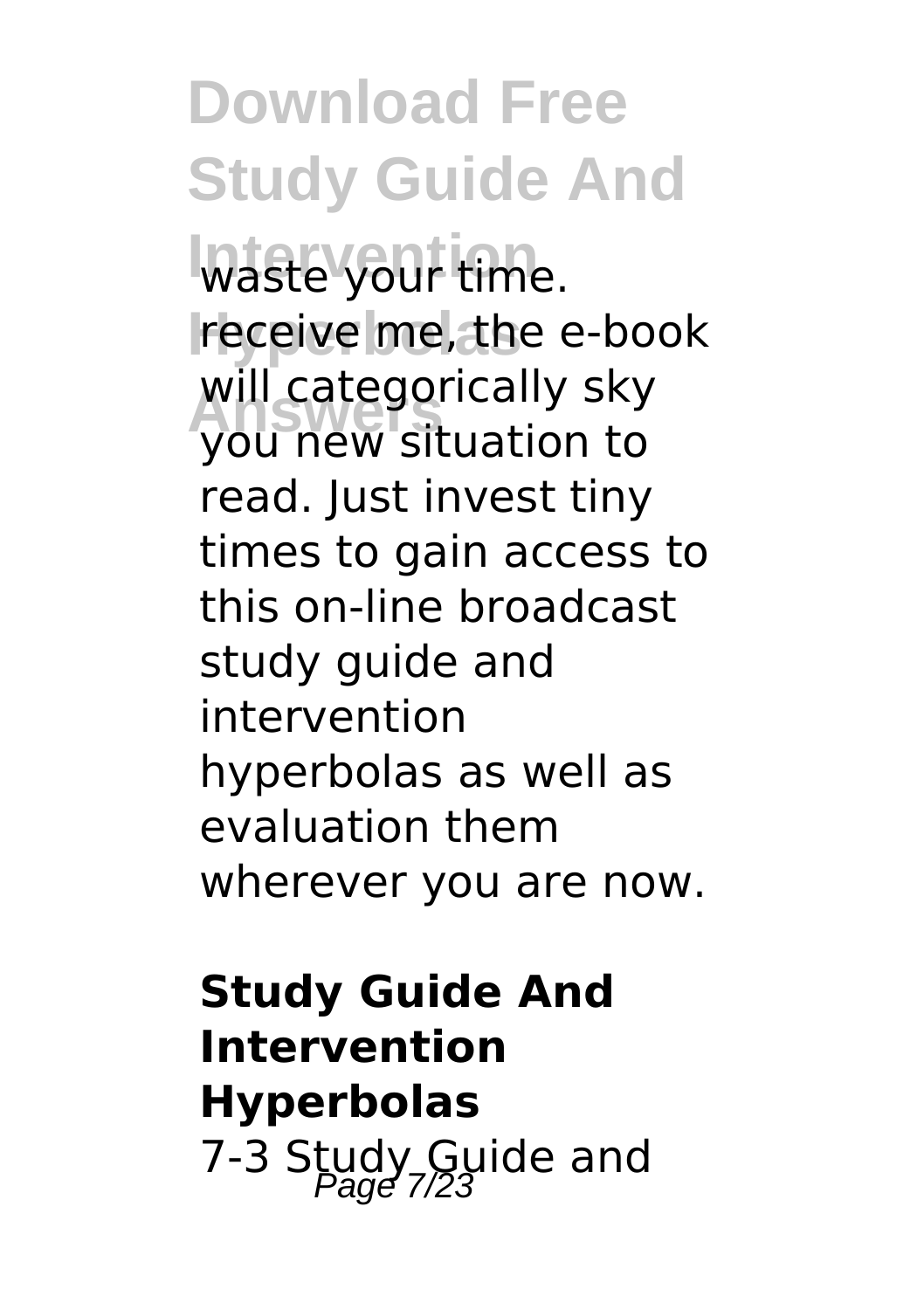**Download Free Study Guide And Intervention** Intervention **Hyperbolas** (continued) Hyperbolas **Refluxe Conic Sections**<br>You can determine the IdentiW Conic Sections type of conic when the equation for the conic is in general form, Ax2  $+ Bxy + Cy2 + Dx +$  $Ev + F = 0$ . The discriminant, or B2 — 4AC, can be used to identify a conic when the equation is in general form. Discriminant less than O;  $B = 0$  and  $A = C$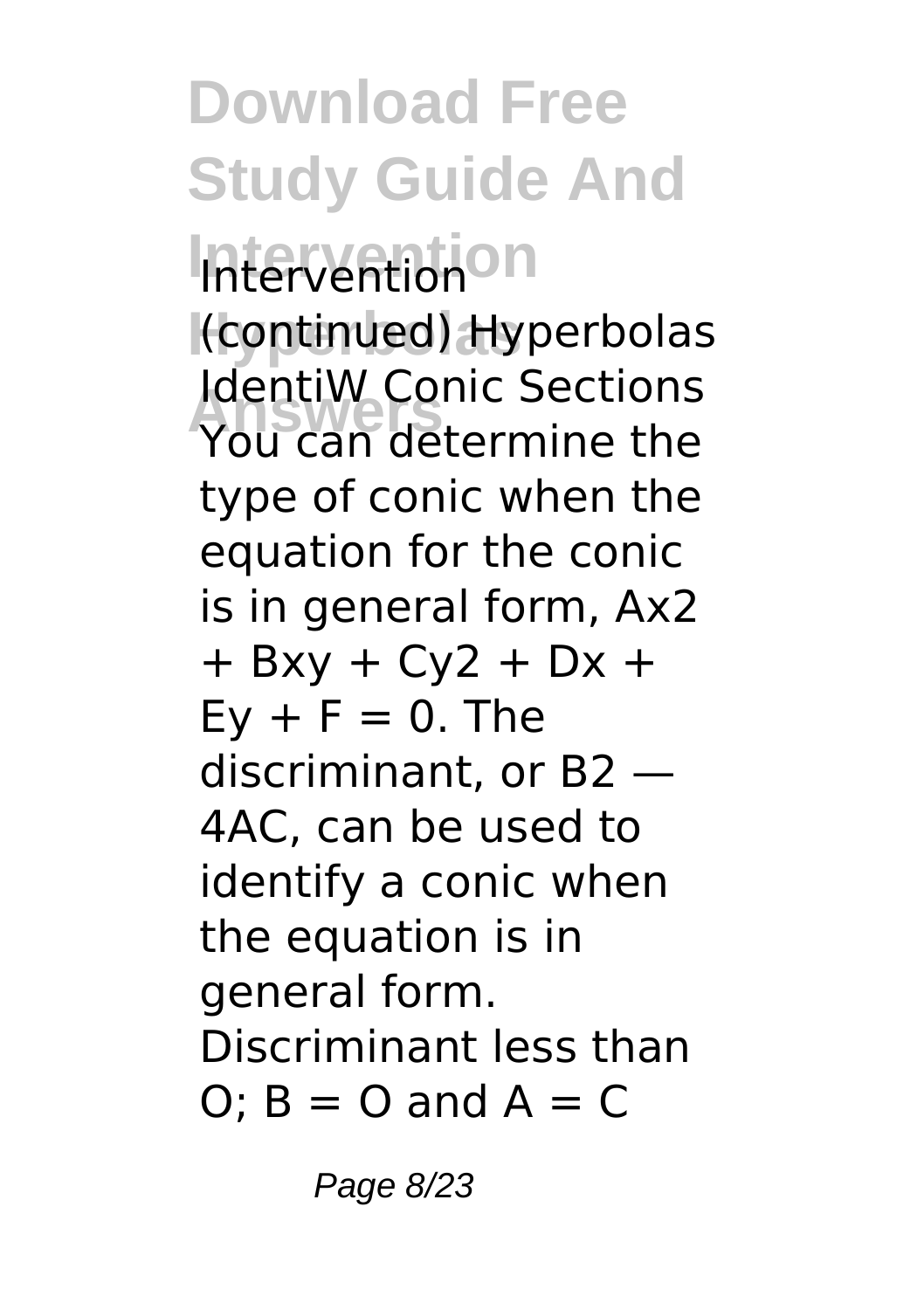# **Download Free Study Guide And**

# **Intervention Chapter7studyGuide-Hyperbolas key - Math with Ms. Baskin**

**Baskin**<br>7-3 Study Guide and Intervention Hyperbolas Analyze and Graph Hyperbolas A hyperbola is the locus of all points in a plane such that the difference of their distances from two foci is constant. The standard form of the equation of a hyperbola is  $( - h)$ 2 Ô2 – ( –  $\lim_{\beta \to 0} 2.02 = 1$  when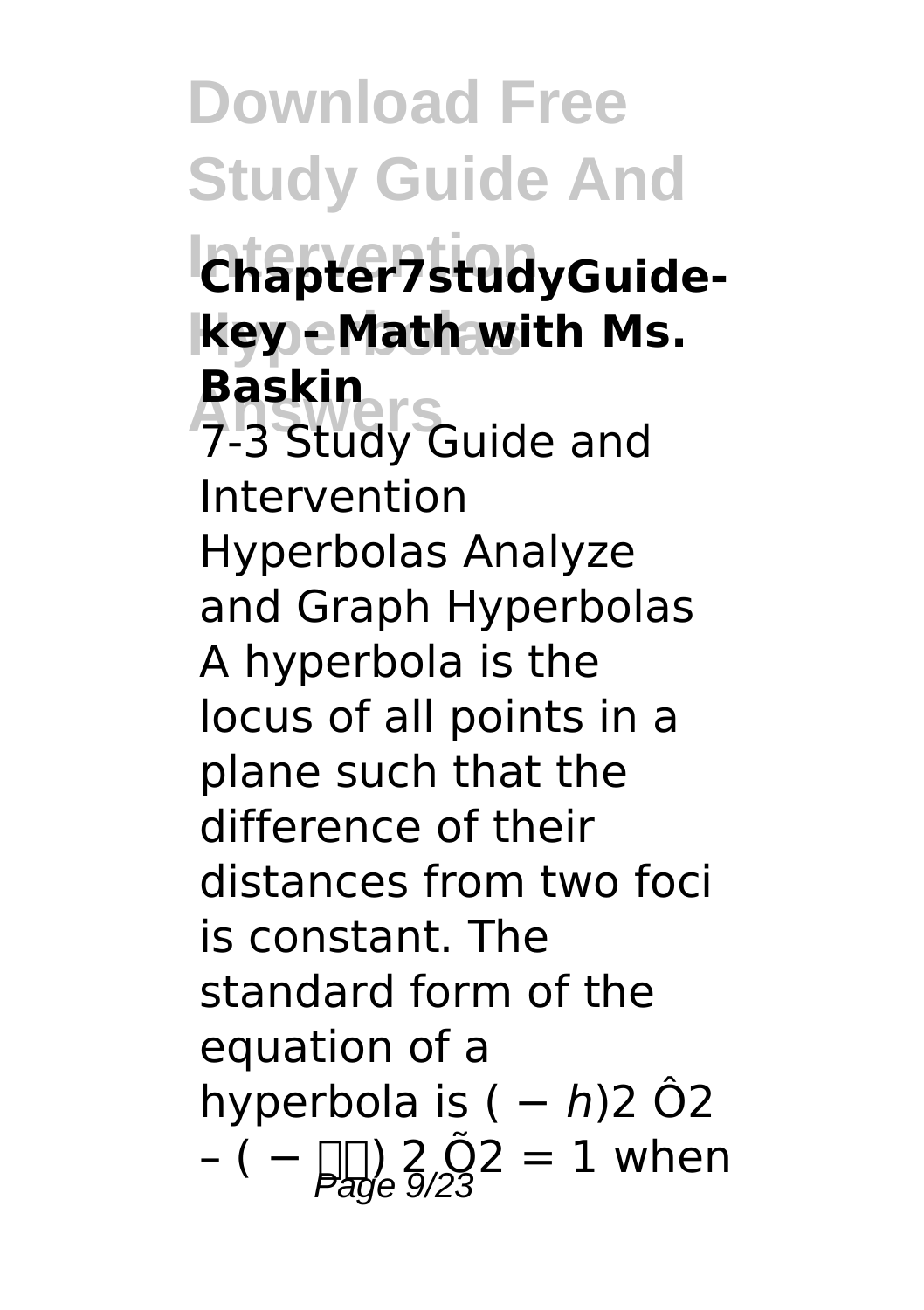**Download Free Study Guide And** the transverse axis is **horizontal, as** 

**Answers Study Guide And Intervention Hyperbolas Answers** 7-3 Study Guide and Intervention Hyperbolas Analyze and Graph Hyperbolas A hyperbola is the locus of all points in a plane such that the difference of their distances from two foci is constant. The standard form of the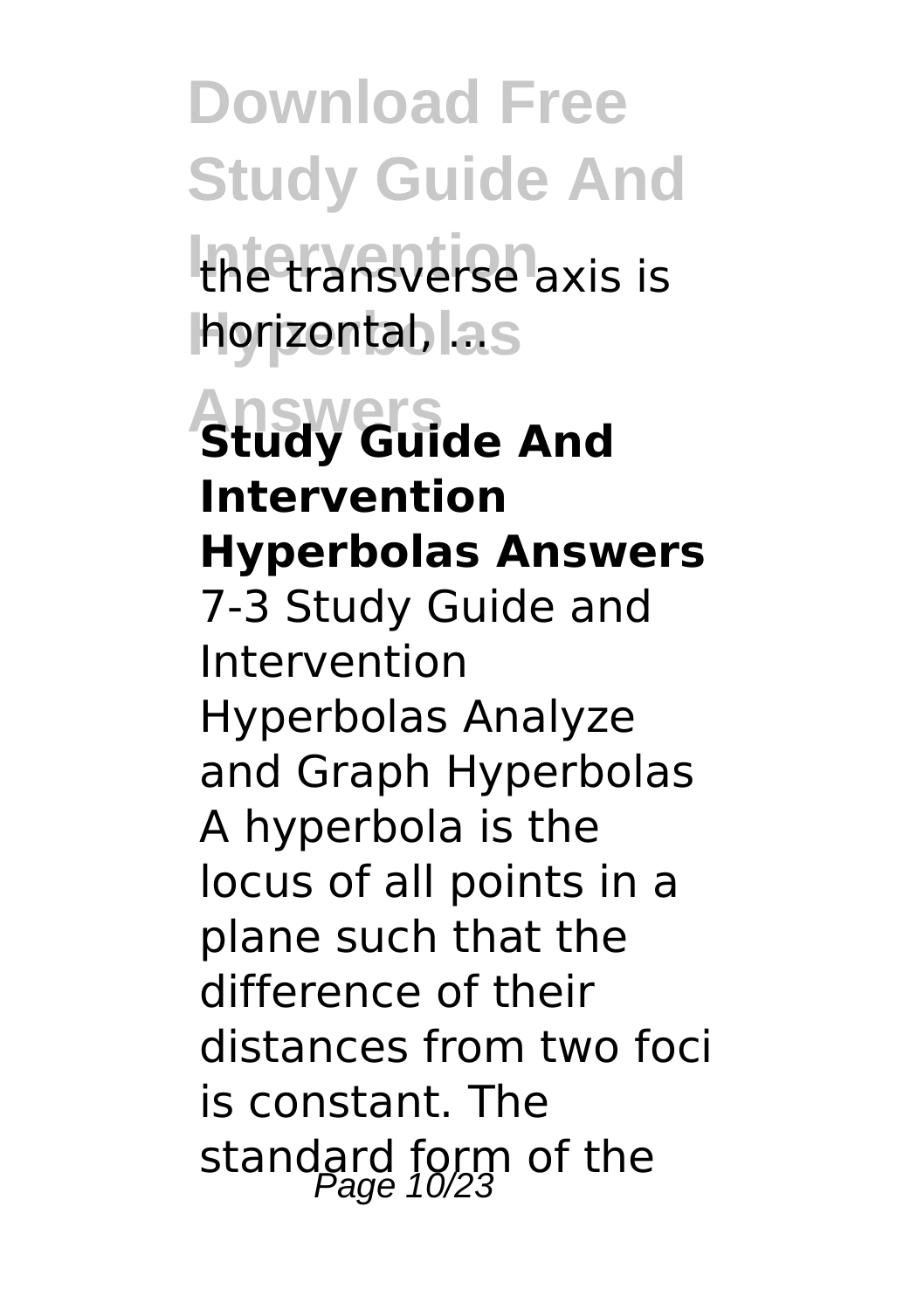**Download Free Study Guide And Lequation of a**n **Hyperbolas** hyperbola is ( − ℎ)2 Ô2  $A_{\text{F}}(-1) \cdot 2 \cdot 0 = 1$  when the transverse axis is horizontal, and  $( - \Box \Box)2$ Ô 2

#### **7-1 Practice**

7-3 Study Guide and Intervention Hyperbolas Analyze and Graph Hyperbolas A hyperbola is the locus of all points in a plane such that the difference of their distances from two foci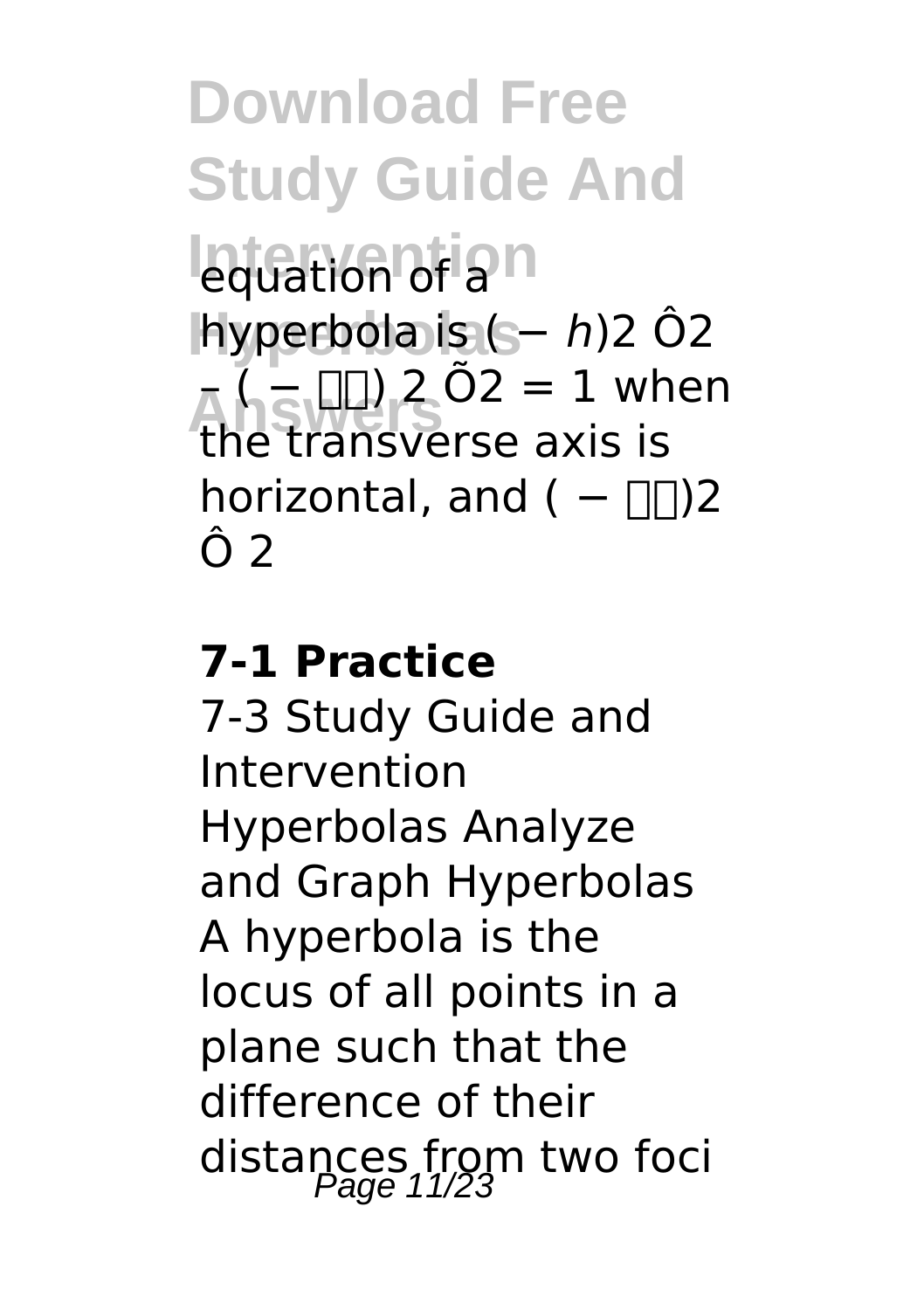**Download Free Study Guide And Intervention** is constant. The standard form of the **Answers** hyperbola is ( − ℎ)2 Ô2 equation of a  $- (- \Box)$  2 Õ2 = 1 when the transverse axis is horizontal, and ( $-\square$ )2 Ô 2

**Study Guide And Intervention Hyperbolas Answers** Study Guide and Intervention Analyze and Graph Hyperbolas A hyperbola is the locus of all points in a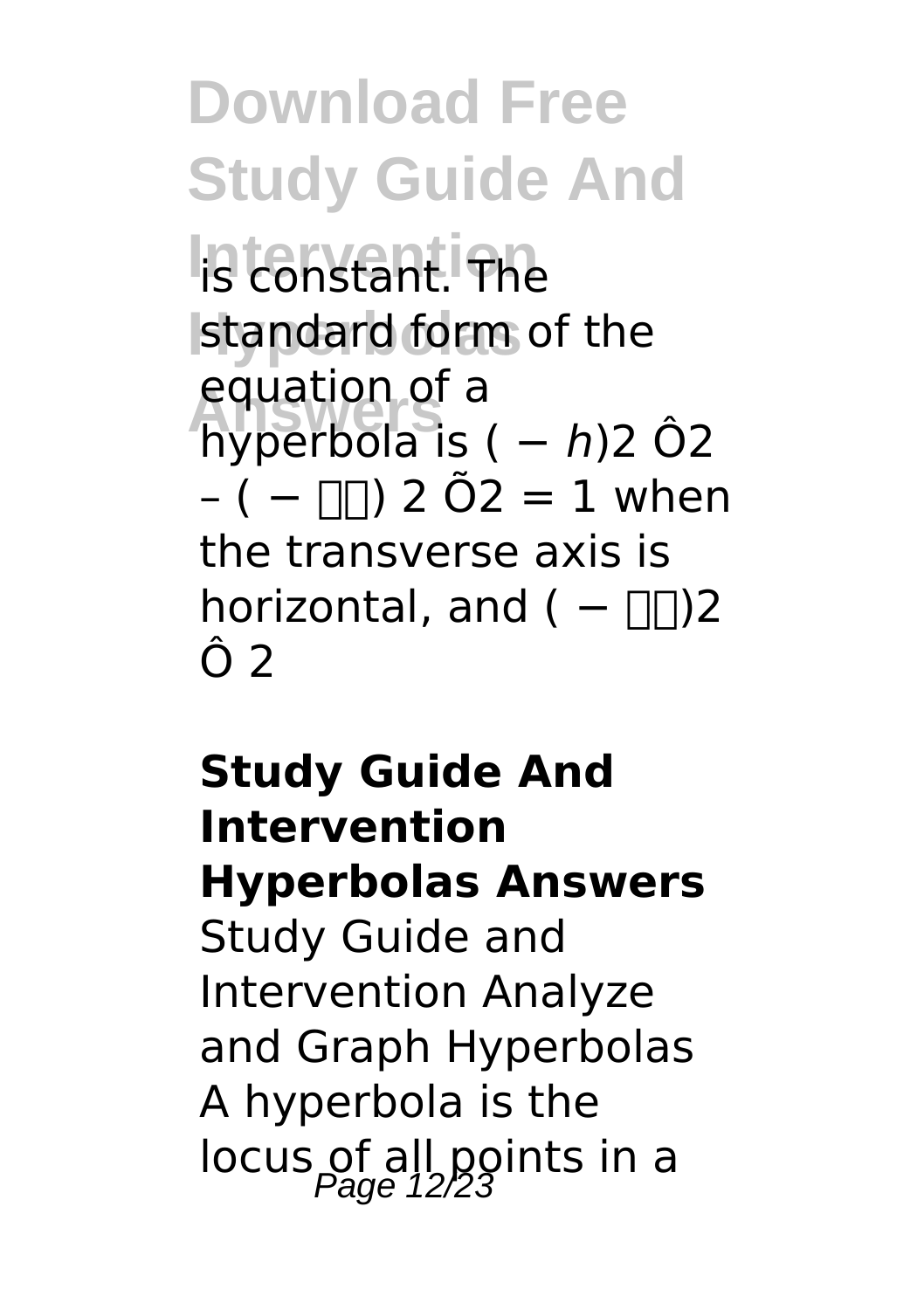**Download Free Study Guide And**

plane such that the **Hyperbolas** difference of their Page **Answers** Guide And Intervention 9/28 Read Free Study Hyperbolas Answers distances from two foci is constant The standard

**[Books] Study Guide And Intervention Ellipse Key** Graphing conic sections can be confusing and frustrating for many students. This lesson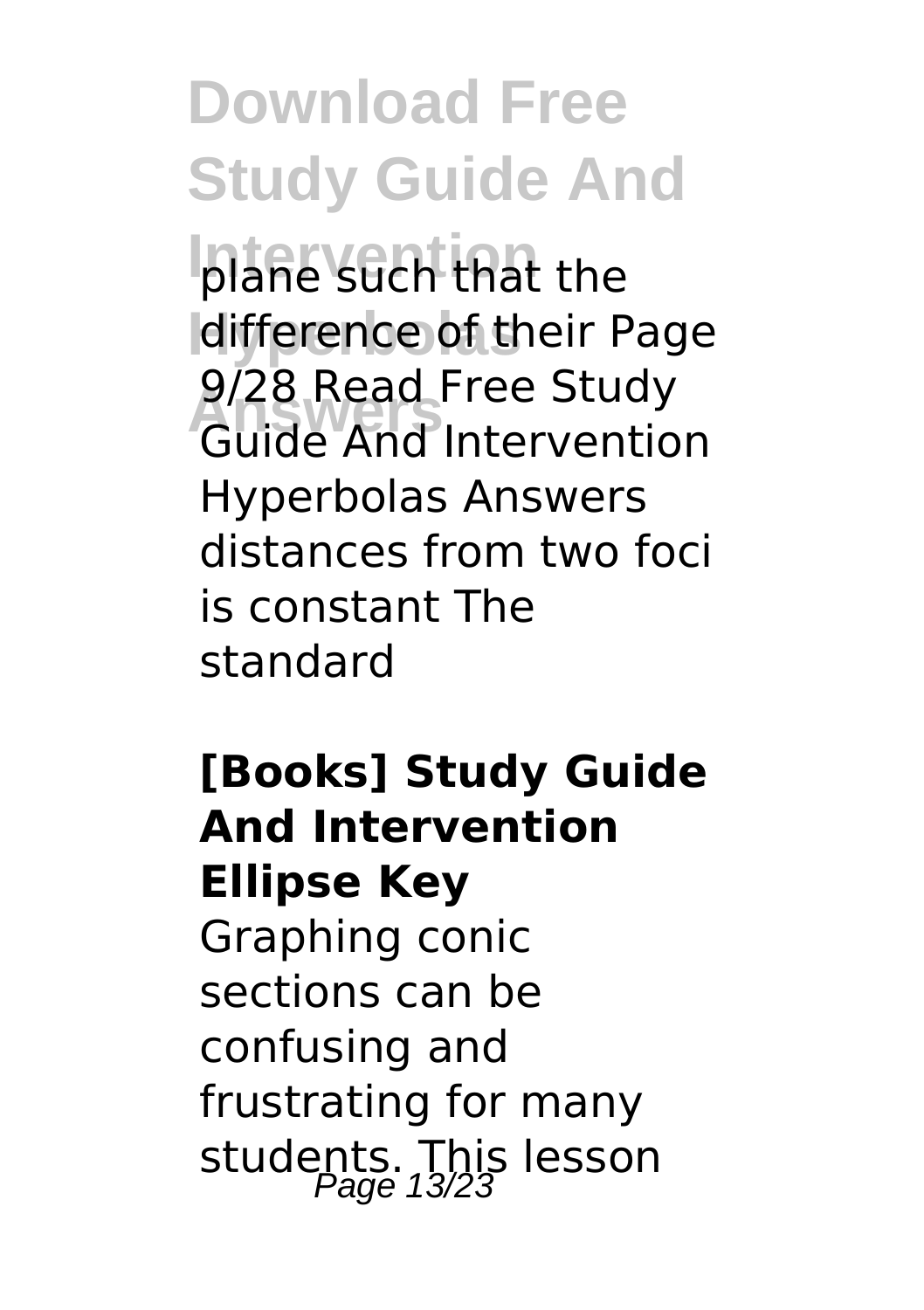**Download Free Study Guide And Intervention** uses a short video, **Hyperbolas** kinesthetic activity, **Answers** group work and...

## **Hyperbola Lesson Plan | Study.com**

Study quide and inter vention\_hyperbolas\_an swers| Author: i¿1/2i¿1/2l egacyweekappeal.com. au Subject:

i¿1/2i¿1/2Download Study

\_guide\_and\_interventio n\_hyperbolas\_answers| Keywords: ebook, book, pdf, read online, guide, download Study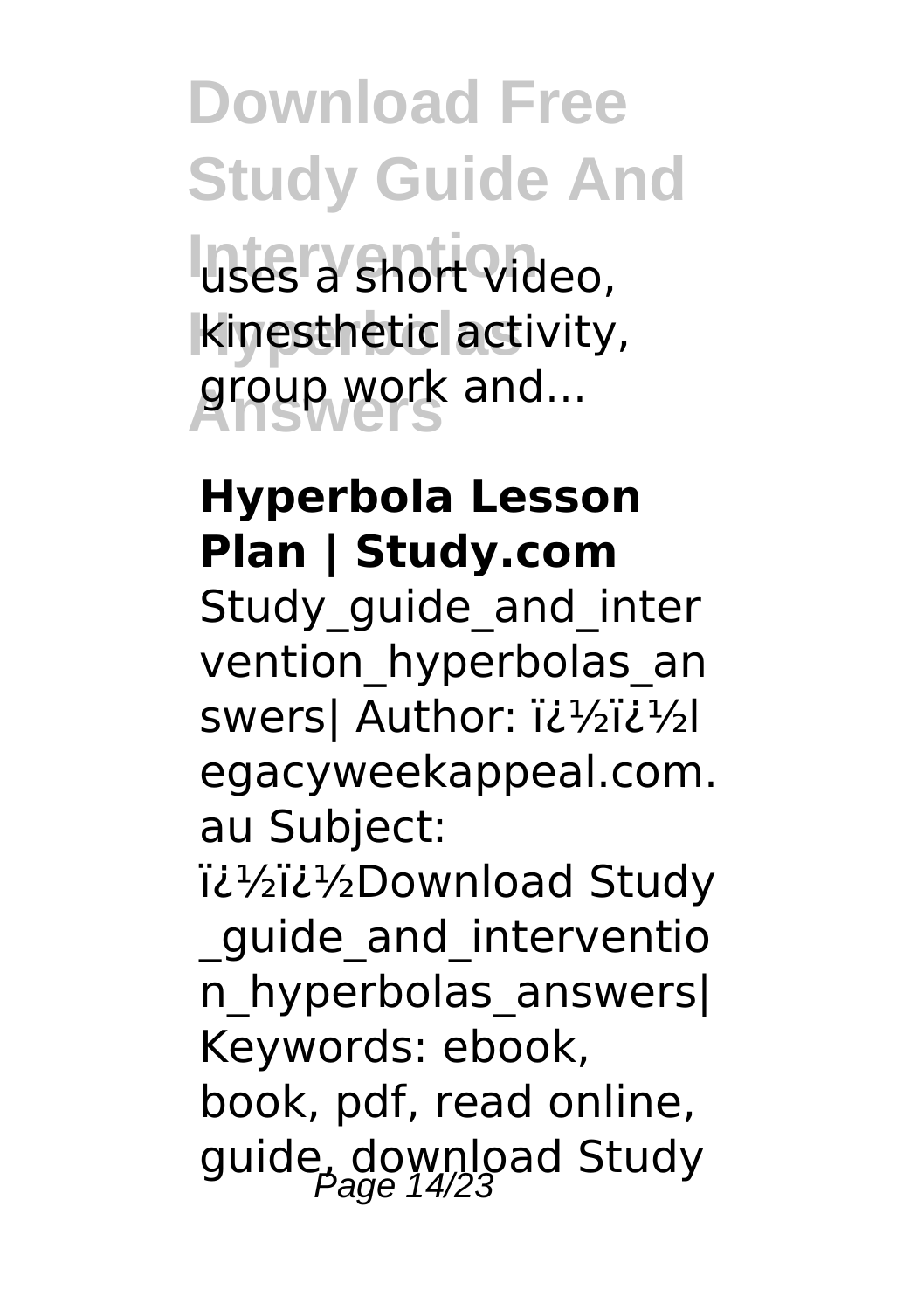**Download Free Study Guide And Intuide\_and\_interventio Hyperbolas** n\_hyperbolas\_answers **Answers** 8/19/2020 5:59:42 PM Created Date:

## **Study guide and intervention hyperbolas answers|**

Hyperbolas have a body like two parabolas, an equation like an ellipse, and the soul of a champion. Hyperbolas have a center at (h, k), which will be right in the middle of the two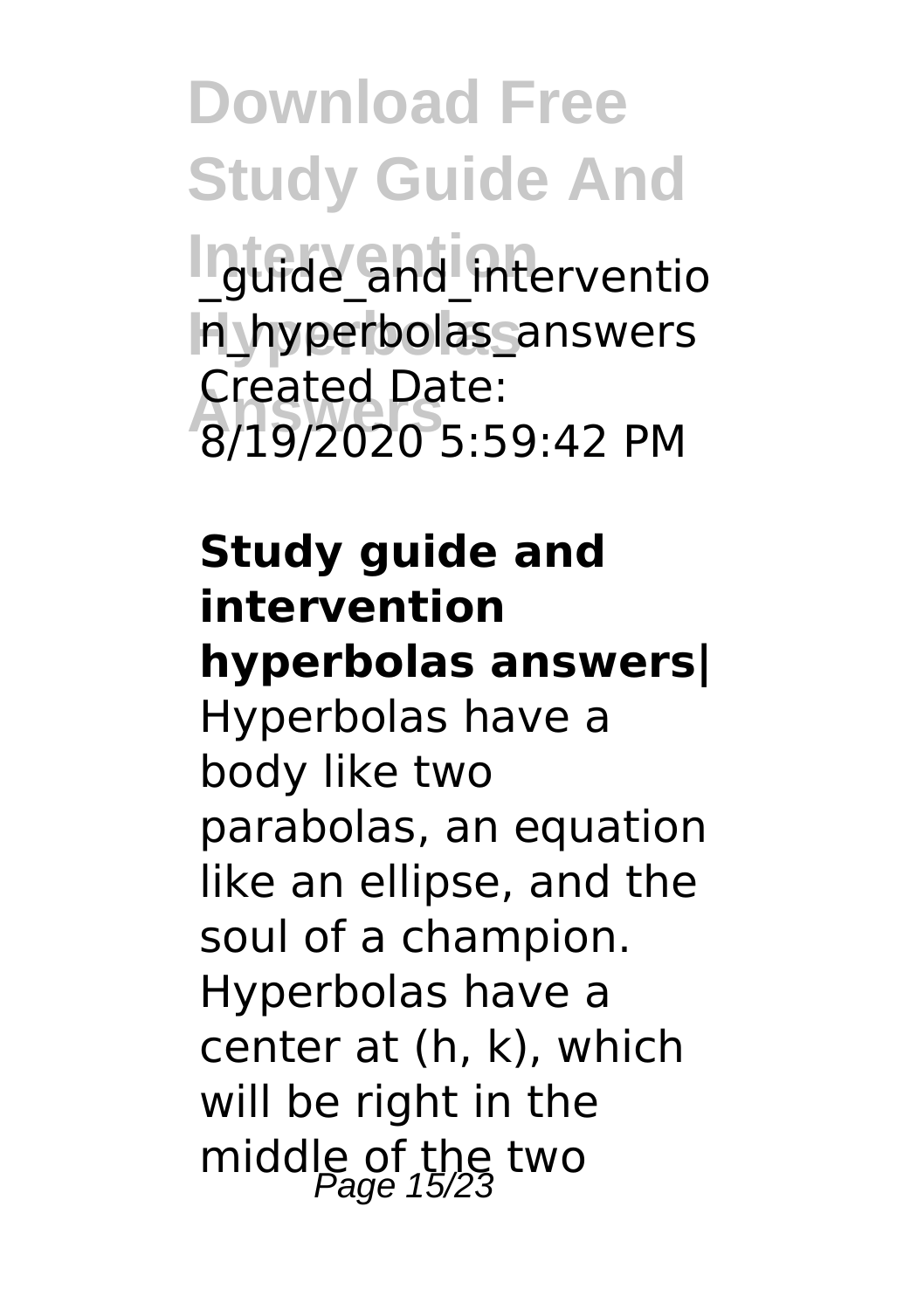**Download Free Study Guide And Lurves. To find the Hyperbolas** vertices, shout out **Answers** them to say "Polo" "Marco" and wait for back. Or check out the positive term in the equation.

## **Hyperbolas - Homework Help & Study Guides For Students**

7-3 Study Guide and Intervention Hyperbolas Analyze and Graph Hyperbolas A hyperbola is the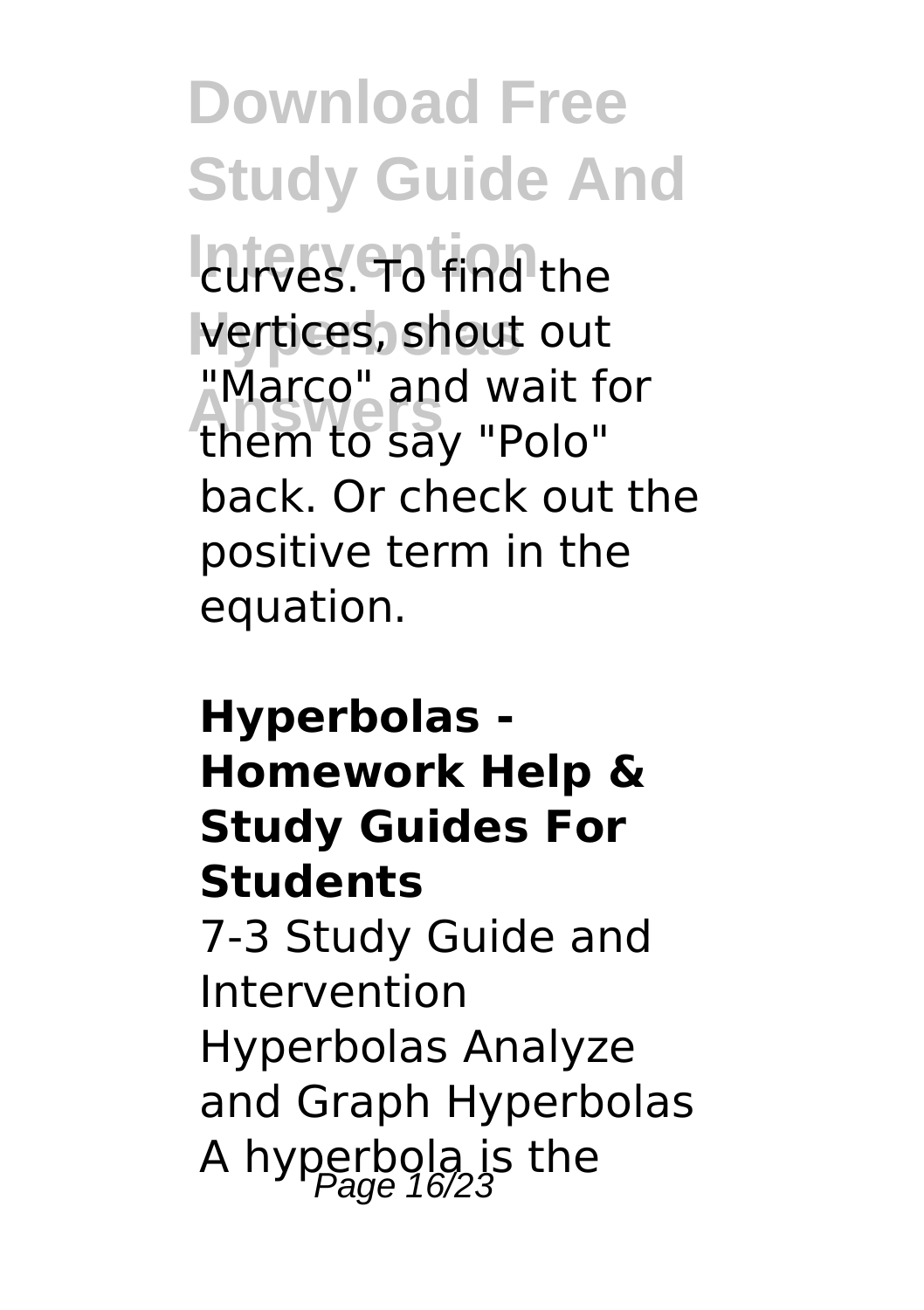**Download Free Study Guide And Interventions** in a plane such that the **Answers** distances from two foci difference of their is constant. The standard form of the equation of a hyperbola is  $(x - h)2$  $(y - 1)$  when the transverse axis is horizontal, and (Y k)2

**7 3 Study Guide And Intervention Elimination Using** Addition<sub>17/23</sub>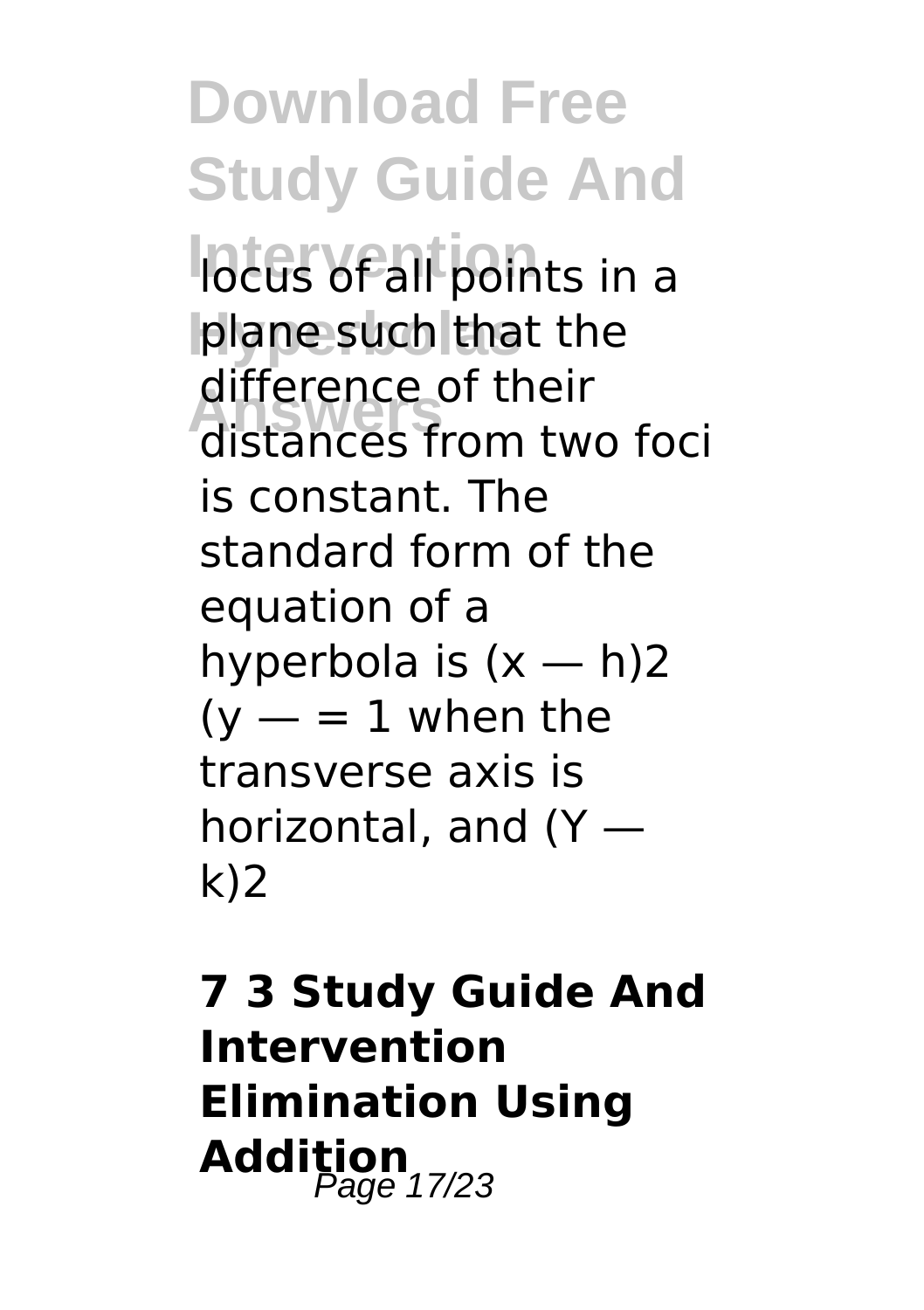**Download Free Study Guide And 7-3 Study Guide and Interventions Logarithms and**<br>Logarithmic Eur Logarithmic Functions  $log 2 128 = 7 log 3 -1$  $81 = -4 \log 1 - 7 -1$  $343 = 3152 = 2253 - 3$  $= -1$  27 4 5  $-$  2  $= 32$ 3 6 2.5 4-7 -5 -2.5 −1 2 −4 3 log 7 −1 49 = -2  $log 2 512 = 9 log 64 16$  $=-2$  3

# **NAME DATE PERIOD 7-3 Study Guide and Intervention** 7-3 Study Guide and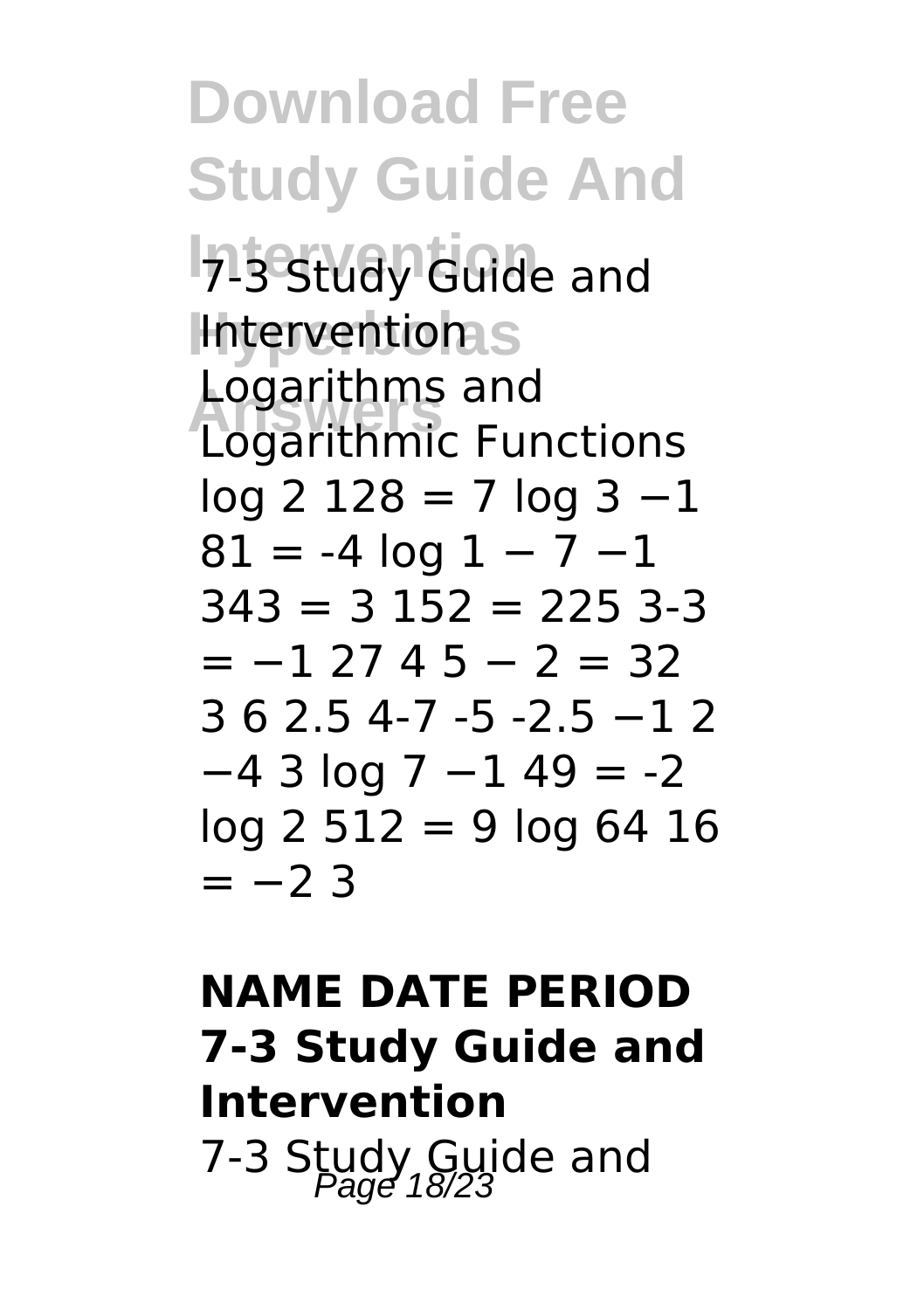**Download Free Study Guide And Intervention** Intervention **Hyperbolas** (continued) Hyperbolas **Refluxe Conic Sections**<br>You can determine the IdentiW Conic Sections type of conic when the equation for the conic is in general form, Ax2  $+ Bxy + Cy2 + Dx +$  $Ev + F = 0$ . The discriminant, or B2 — 4AC, can be used to identify a conic when the equation is in general form. Discriminant less than O;  $B = 0$  and  $A = C$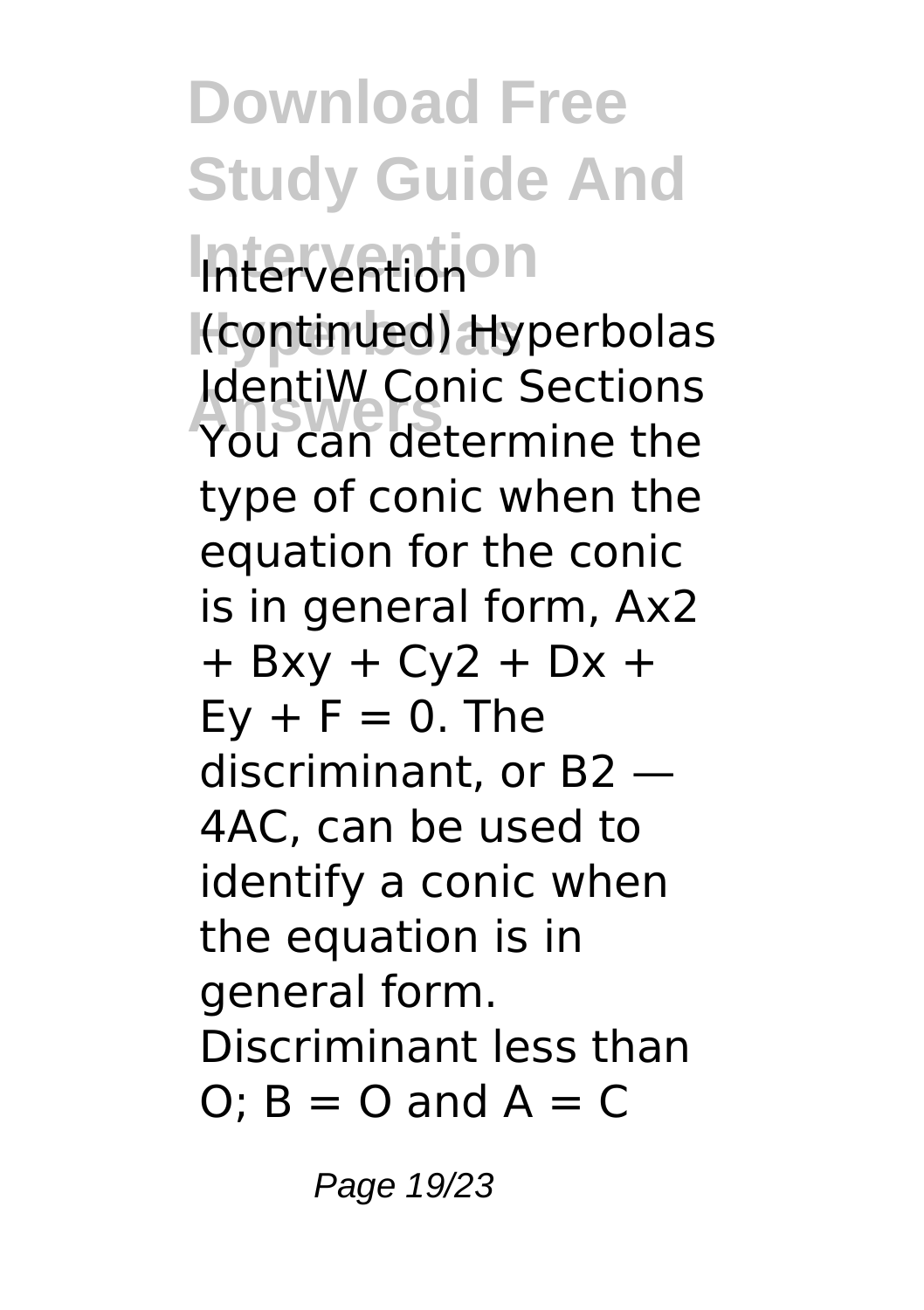**Download Free Study Guide And 7 3 Study Guide And Hyperbolas Intervention Answers Addition Elimination Using** Created Date: 4/8/2016 4:59:59 PM

## **Saint Louis Public Schools / Homepage** Created Date: 5/14/2014 11:08:18 AM

# **Tenafly Public Schools / Homepage** Read Online Study Guide And Intervention Algebra 2 Answers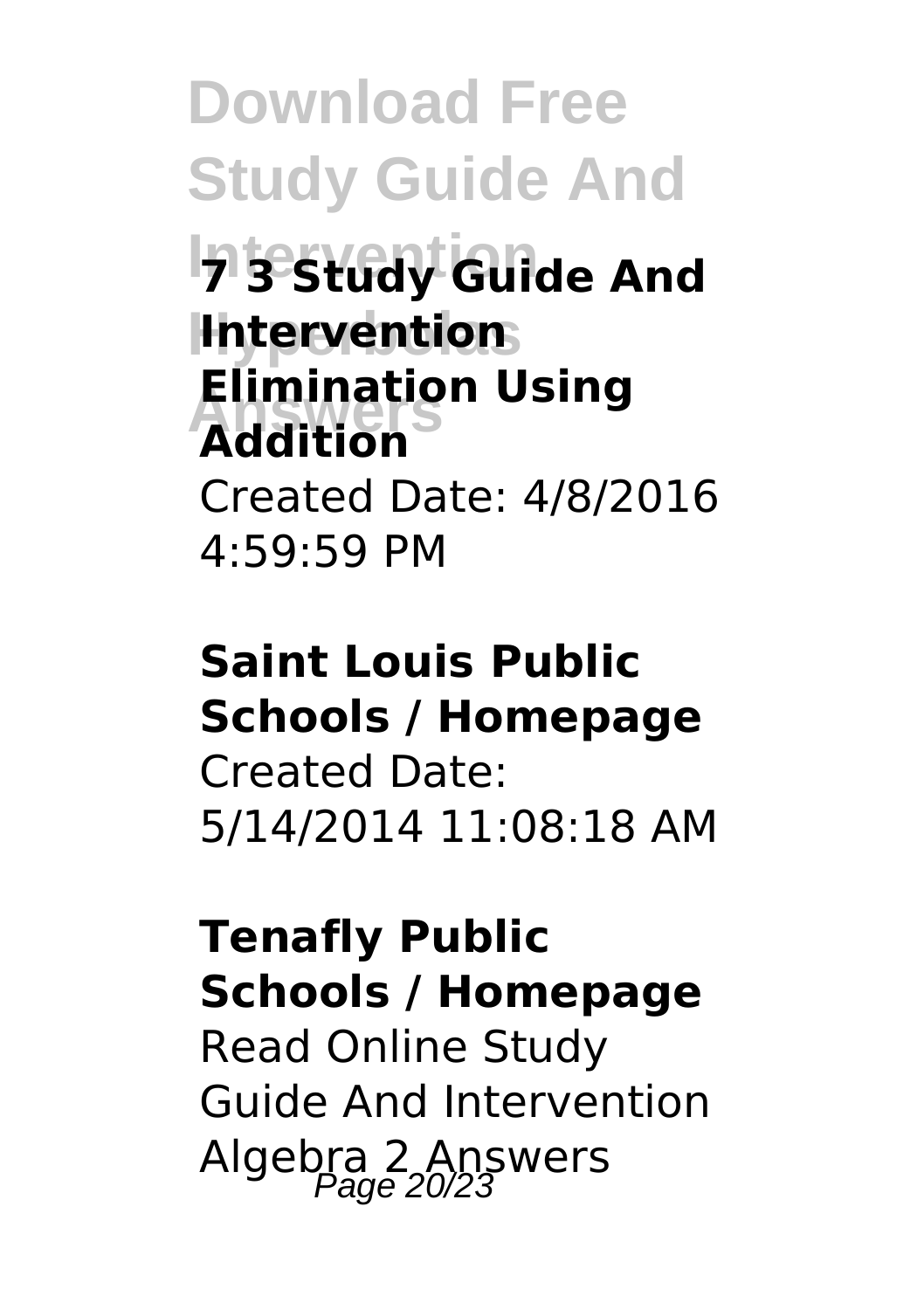**Download Free Study Guide And** challenging the brain **Hyperbolas** to think augmented **Answers** undergone by some and faster can be ways. Experiencing, listening to the extra experience, adventuring, studying, training, and more practical deeds may support you to improve. But here, if you reach not have

# **Study Guide And Intervention Algebra 2 Answers**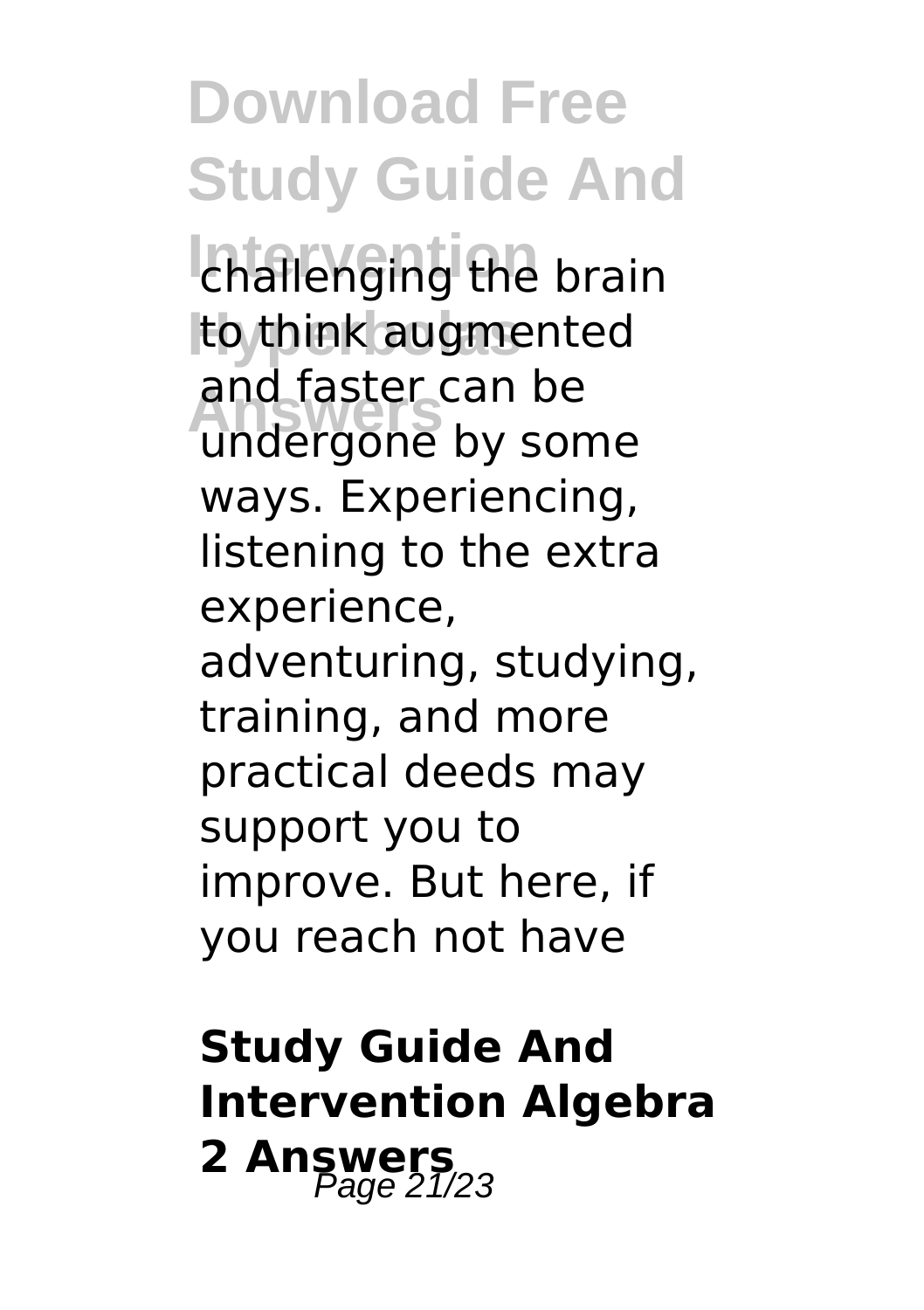**Download Free Study Guide And Istuay Guide and Intervention Angles of Answers** Depression Angles of Elevation and Elevation and Depression Many realworld problems that involve looking up to an object can be described in terms of an angle of elevation, which is the angle between an observer's line of sight and a horizontal line.